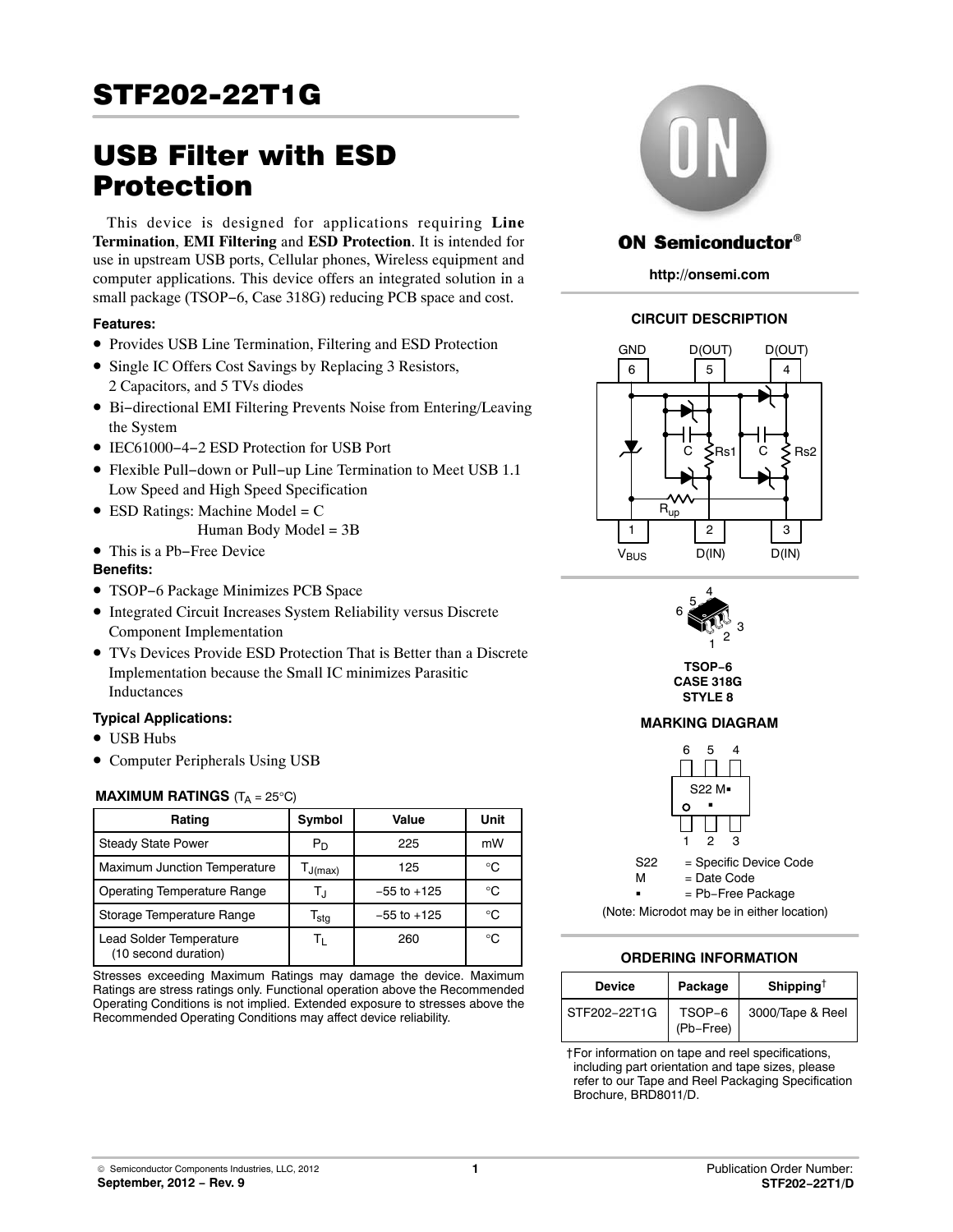### **ELECTRICAL CHARACTERISTICS** (T<sub>A</sub> = 25°C)

|               |                          |                             | $\mathsf{V}_{\mathsf{BR}} @$<br>1 mA<br>(Volts) |     | Max I <sub>B</sub><br>@ V <sub>RWM</sub><br>$= 5.25 V$<br>$V_{\text{BUS}}$ to | Max I <sub>R</sub><br>$@V_{RWM}$<br><b>Typical Line</b><br>$= 3.3 V$<br>Capacitance |                      |     | <b>Series Resistor</b><br>$R_S(\Omega)$ (Note 1) |     |     | <b>Pull-up Resistor</b><br>$\mathsf{R}_{\mathsf{up}}$ (k $\Omega$ ) |       |
|---------------|--------------------------|-----------------------------|-------------------------------------------------|-----|-------------------------------------------------------------------------------|-------------------------------------------------------------------------------------|----------------------|-----|--------------------------------------------------|-----|-----|---------------------------------------------------------------------|-------|
| <b>Device</b> | <b>Device</b><br>Marking | V <sub>RWM</sub><br>(Volts) | Min                                             | Max | <b>GND</b><br>(μA)                                                            | $I/O P$ in<br>$(\mu A)$                                                             | (pF)<br>(Notes 2, 3) | Min | <b>Nom</b>                                       | Max | Min | Nom                                                                 | Max   |
| STF202-22T1G  | S22                      | 5.25                        | 6.0                                             | 8.0 | 5.0                                                                           | 1.0                                                                                 | 68                   | 20  | 22                                               | 24  | .35 | . .5                                                                | . .65 |

1. For other R<sub>S</sub> values (i.e.  $R_S = 30 \Omega$ ) contact your local ON Semiconductor sales representative.

2. Measured at 25°C,  $V_R$  = 0 V, f = 1 MHz, Pins 2, 3, 4 or 5 to GND with Pin 1 also grounded.

3. For other capacitance values contact your local ON Semiconductor sales representative.

# **TYPICAL CHARACTERISTICS**





**Figure 1. Analog Cross−talk (D+ to D−) Figure 2. Insertion Loss Characteristics**





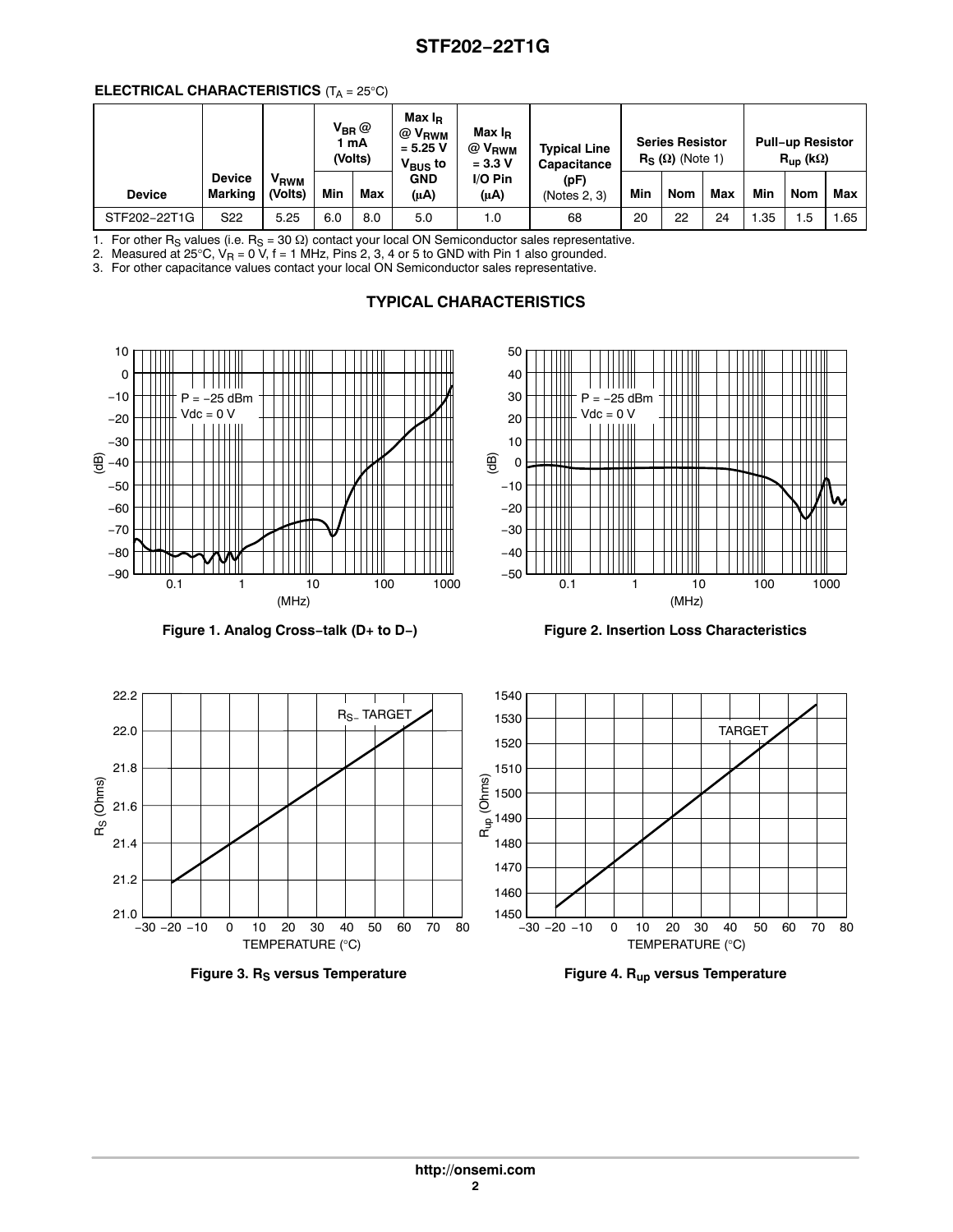# **STF202−22T1G**

### **APPLICATIONS BACKGROUND**

#### **What Is USB?**

The USB is not a serial port, it is a serial bus, a fact that enables a single port on the computer to be a link for a myriad of devices, (up to 127 devices in a USB system). We can easily chain one device to another and use one port as a connecting point of many devices by using a hub. All these enables us to look at the USB system as a small network of devices.

The Universal Serial Bus (USB) makes connecting devices to your computer faster, easier and virtually limitless. High−Speed USB devices are capable of communicating at speeds up to 12 megabits without shutting down and without having to open your computer.



**Figure 5. Typical USB System**

Typically the USB system consists of one host, hubs and devices.

**The Host** in the USB system, is responsible to the whole complexity of the protocol (simplifies the designing of USB devices). The host controls the media access, therefore, no one can access the bus unless it got an approval required from the host.

**The Hub** provides an interconnect point, which enables many devices to connect to a single USB port. The logical topology of the USB is a star structure, all the devices are connected (logically) directly to the host. It is totally transparent to the device what is its hub tier (the number of hubs the data has to flow through). The hub is connected to the USB host in the upstream direction (data flows "up" to the host) and is connected to the USB device in the downstream direction (data flows "down" from the host to the device). The hub's main functionality is the responsibility of detecting an attachment and detachment of devices, handling the power management for devices that are bus−powered (get power from the bus), and responsibility for bus error detection and recovery. Another important role of the hub is to manage both full and low speed devices. When a device is attached to the system the hub detects the speed, which the device operates in, and through the whole communication on the bus prevents from full speed traffic to reach low speed device and vice versa – prevent from low speed traffic to reach full speed device.

**The Device** is defined as everything in the USB system, which is not a host (including hubs). A device provides one or more USB functions. Most of the devices provide only one function but there may be some, which provides more than one and called compound devices. We refer to two kinds of devices − self powered or bus powered devices. A device that gets its power from the bus is called bus powered and on the other hand a device which supplies its own power is called self powered. There are two kinds of devices:

Full−speed devices − operates in 12 Mb/s

Low−speed devices that work in 1.5 Mb/s

#### **STF202 Device Information**

The Universal Serial Bus (USB) specification revision 1.1 requires EMI Filtering and line termination for the USB I/O lines. **The STF202** device from ON Semiconductor provides upstream termination, EMI Filtering and ESD Protection to IEC61000−4−2 (Level 4) in an integrated solution placed in a small and single package (TSOP−6, Case 318G). The equivalent circuit of this device is shown in the Figure 6.

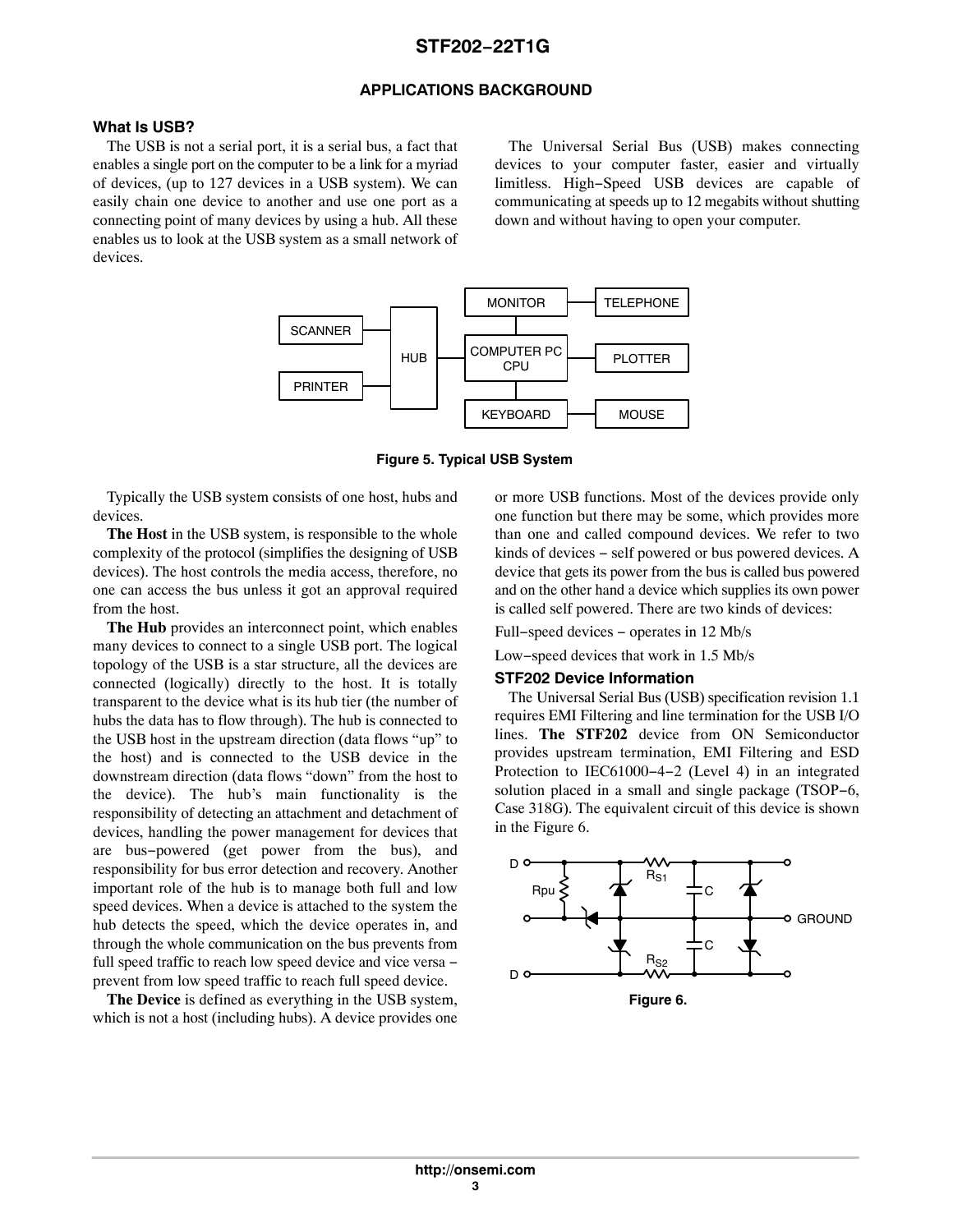As previously mentioned, there are two types of configurations for the USB port which are upstream and downstream. If your port connects to the host either in a direct way or through a hub, you are upstream (data flows "up" to the host) and in the other hand, if you are the host or your port provides access to the host then you are downstream (data flows "down" from the host to the device). In the case of the **STF202** device, it provides upstream termination. The Figure 7 represents the termination for an upstream USB port.



**Figure 7.** 

The USB Line termination is reached through the series resistors placed in the D+ and D− lines. These resistors insure the proper termination to maintain the integrity of the signal. The Pull up Resistor of  $1.5 \text{ k}\Omega$  on either the D+ or Ddata lines is used to identify the equipment as either full−speed or low−speed device.

### **Connection for Full−Speed and Low−Speed Devices**

As mentioned before, there are two kinds of port devices:

Full−Speed devices − operates in 12 Mb/s

Low−Speed devices that work in 1.5 Mb/s

The STF202 device can be shaped to be used for either Full−Speed or Low−Speed devices which is achieved as described below:

#### **Full−Speed Devices**

The Pull up resistor (Rpu) is connected to the D+ Line. The terminal 1 is connected to the Voltage Supply Line  $(V_{\text{BUS}})$  while the terminal 6 is connected to ground. The input of the D+ line is connected in the terminal 3 which outputs from the terminal 4. Finally, the input of the D− line is connected in the terminal 2 which outputs from the terminal 5. The Figure 8 shows the connections of the STF202 device for "Full−Speed devices".





#### **Low−Speed Devices**

The Pull up resistor (Rpu) is connected to the D− Line. The terminal 1 is connected to the Voltage Supply Line  $(V_{\text{RUS}})$ while the terminal 6 is connected to ground. The input of the D– line is connected in the terminal 3 which outputs from the terminal 4. Finally, the input of the D+ line is connected in the terminal 2 which outputs from the terminal 5. The Figure 9 shows the connections of the STF202 device for "Low−Speed devices".



**Figure 9.**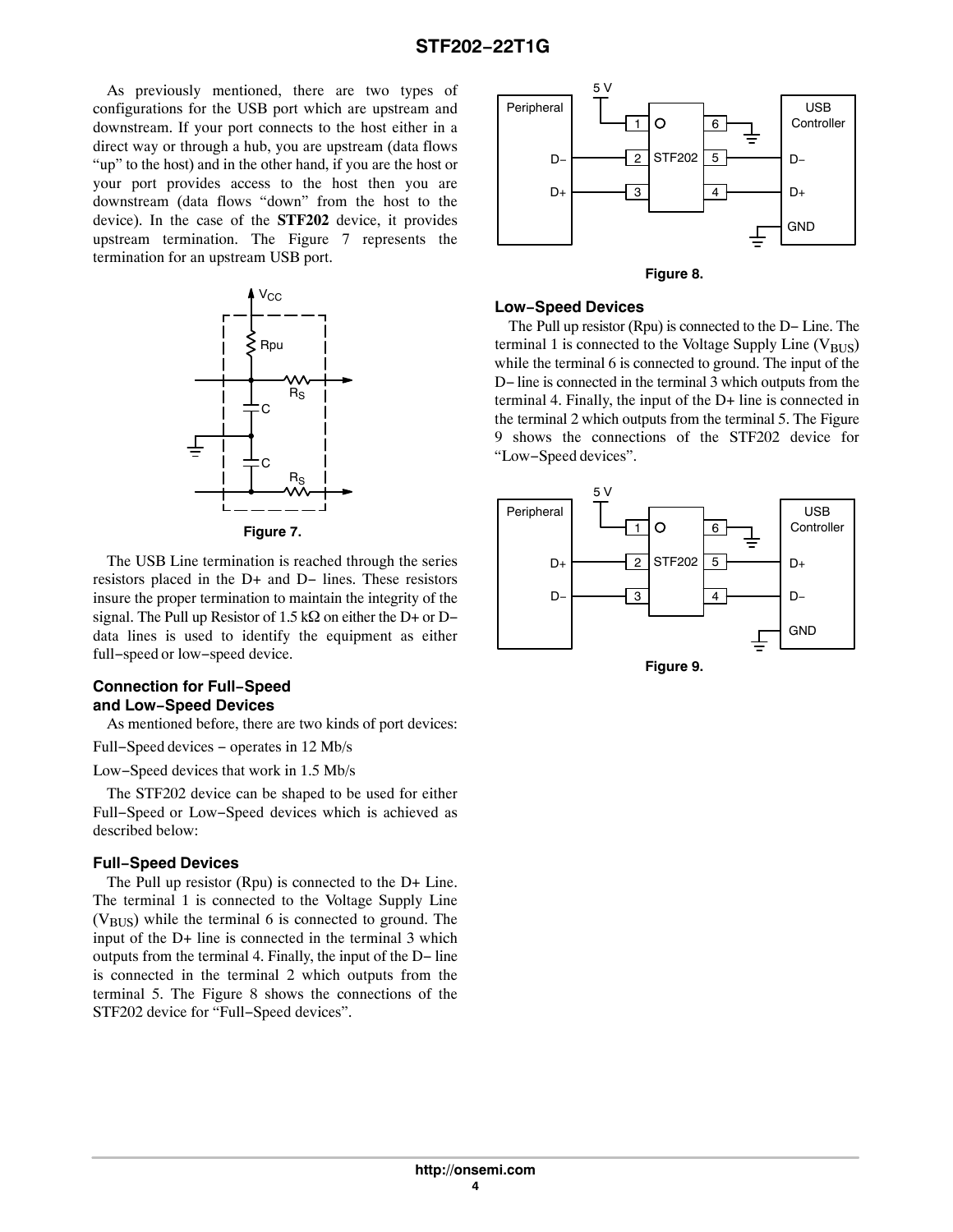The Figure 10 describes in a simplified way what the USB port components are. As shown in this diagram, there are signals for upstream and downstream ports which must be provided with Line Termination and EMI Filtering to meet the requirements of the USB specification revision 1.1. In

addition to the Line termination and EMI Filtering, it is also needed to protect the USB I/O Lines against ESD conditions, so TVS devices must be added for these purposes.





As mentioned before, **the ON Semiconductor STF202 device** provides "upstream termination", EMI Filtering and ESD Protection to IEC61000−4−2 in an integrated solution placed in a small and single package (TSOP−6, Case 318G). The typical application for the STF202 device is shown in the Figure 11.